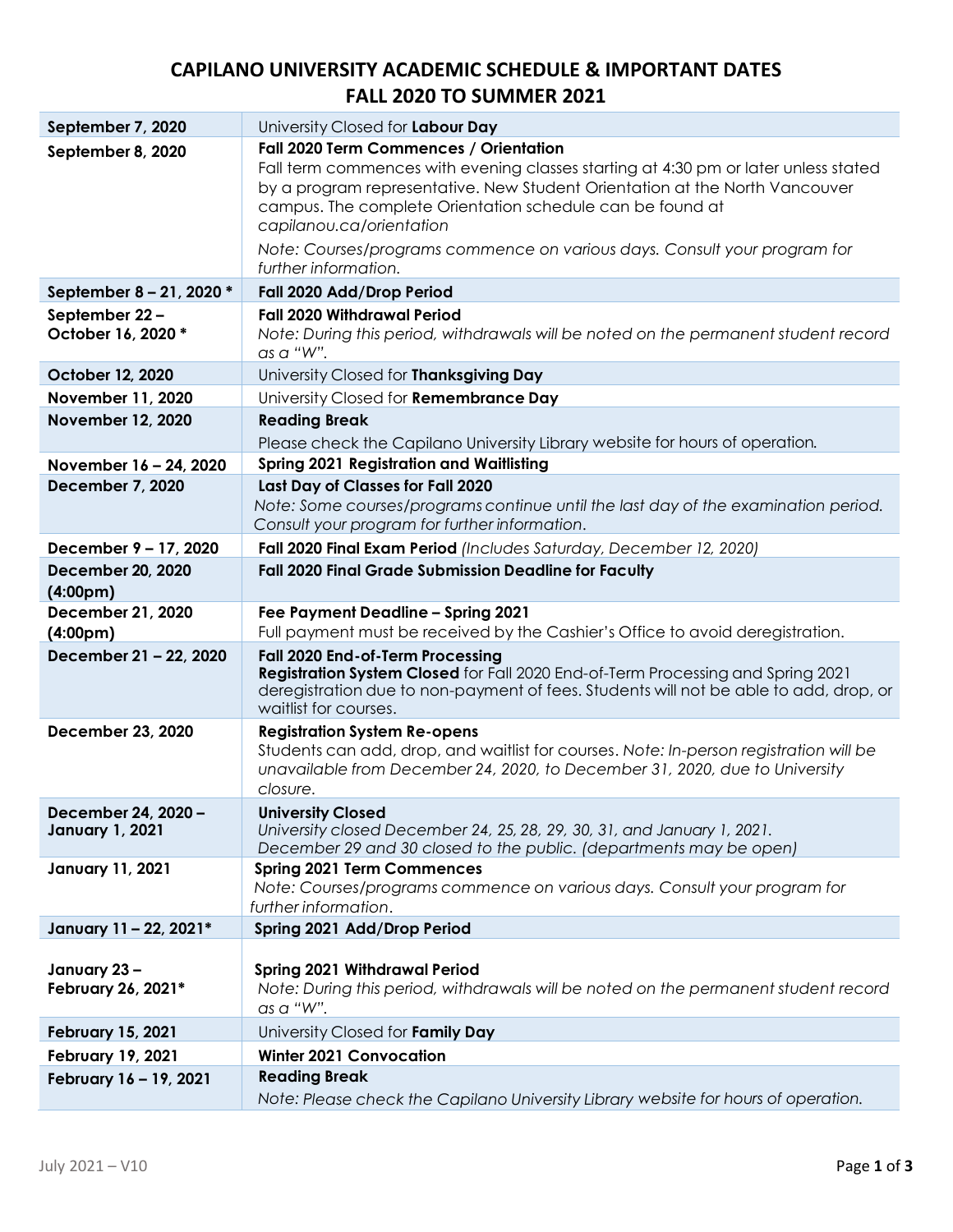## **CAPILANO UNIVERSITY ACADEMIC SCHEDULE & IMPORTANT DATES FALL 2020 TO SUMMER 2021**

| March 8 - 12, 2021                      | <b>Summer 2021 Registration and Waitlisting</b>                                                                                                      |
|-----------------------------------------|------------------------------------------------------------------------------------------------------------------------------------------------------|
| April 2 - 5, 2021                       | University Closed for Easter (days in lieu)                                                                                                          |
|                                         | Please check the Capilano University Library website for hours of operation.                                                                         |
| April 16, 2021                          | Last Day of Classes for Spring 2021<br>Note: Some courses/programs continue until the last day of the examination                                    |
|                                         | period. Consult your program for further information.                                                                                                |
| April 20 - 29, 2021                     | Spring 2021 Final Exam Period (includes Saturday, April 24, 2021)                                                                                    |
| May 3, 2021 (4:00pm)                    | <b>Spring 2021 Final Grade Submission Deadline for Faculty</b>                                                                                       |
| May 3, 2021 (4:00pm)                    | Fee Payment Deadline - Summer 2021                                                                                                                   |
|                                         | Full payment must be received by the Cashier's Office to avoid deregistration.                                                                       |
|                                         | Registration System Closed. Students will not be able to add, drop, or waitlist for                                                                  |
|                                         | courses.                                                                                                                                             |
| May 4 - 5, 2021                         | <b>Spring 2021 Grades and End-of-Term Processing</b><br>Registration System Closed for Spring 2021 End-of-Term processing and                        |
|                                         | Summer 2021 deregistration due to non-payment of fees. Students will not be able to                                                                  |
|                                         | add, drop, or waitlist for courses.                                                                                                                  |
| May 6, 2021                             | <b>Registration System Re-opens</b>                                                                                                                  |
|                                         | Students can add, drop, and waitlist for courses.                                                                                                    |
| May 10, 2021                            | Summer 2021 - Full Term Commences                                                                                                                    |
|                                         | Summer 2021 - Session I Commences                                                                                                                    |
| May 10 - 14, 2021 *                     | Summer 2021- Session I Add/Drop Period                                                                                                               |
| May 10-21, 2021 *                       | Summer 2021- Full Term Add/Drop Period                                                                                                               |
| May 15 - 28, 2021 *                     | Summer 2021 - Session I Withdrawal Period                                                                                                            |
|                                         | Note: During this period, withdrawals will be noted on the permanent student record<br>as a "W".                                                     |
| May 24, 2021 *                          | University Closed for Victoria Day                                                                                                                   |
| May 22-                                 | Summer 2021 - Full Term Withdrawal Period                                                                                                            |
| June 18, 2021 *                         | Note: During this period, withdrawals will be noted on the permanent student record                                                                  |
|                                         | as a "W".<br><b>Spring 2021 Convocation</b>                                                                                                          |
| June 7 - 11, 2021                       |                                                                                                                                                      |
| June 25, 2021                           | Last Day of Classes for Summer 2021 - Session I                                                                                                      |
| June 28, 2021 (4:00pm)<br>June 29, 2021 | Summer 2021 - Session I Final Grade Submission Deadline for Faculty<br>Summer 2021 - Session I Grades and End-of-Term Processing Registration        |
|                                         | System Closed for Summer 2021 - Session I grades processing. Students will not                                                                       |
|                                         | be able to add, drop, or waitlist for courses.                                                                                                       |
| June 30, 2021                           | <b>Registration System Re-opens</b>                                                                                                                  |
|                                         | Students can add, drop, and waitlist for courses.                                                                                                    |
| <b>July 1, 2021</b>                     | <b>University Closed for Canada Day</b>                                                                                                              |
| July 5, 2021                            | <b>Summer 2021 - Session II Commences</b>                                                                                                            |
| July 5 - 9, 2021 *                      | Summer 2021 - Session II Add/Drop Period                                                                                                             |
| July 5 - 16, 2021                       | <b>Fall 2021 Registration and Waitlisting</b>                                                                                                        |
| July 10 - 23, 2021 *                    | Summer 2021 - Session II Withdrawal Period                                                                                                           |
|                                         | Note: During this period, withdrawals will be noted on the permanent student record                                                                  |
|                                         | as a "W".                                                                                                                                            |
| August 2, 2021                          | University Closed for <b>BC Day</b>                                                                                                                  |
| August 20, 2021<br>August 23, 2021      | Last Day of Classes for Summer 2021 - Session II and Full Term<br>Summer 2021 - Session II and Full Term Final Grade Submission Deadline for Faculty |
| (4:00 p.m.)                             |                                                                                                                                                      |